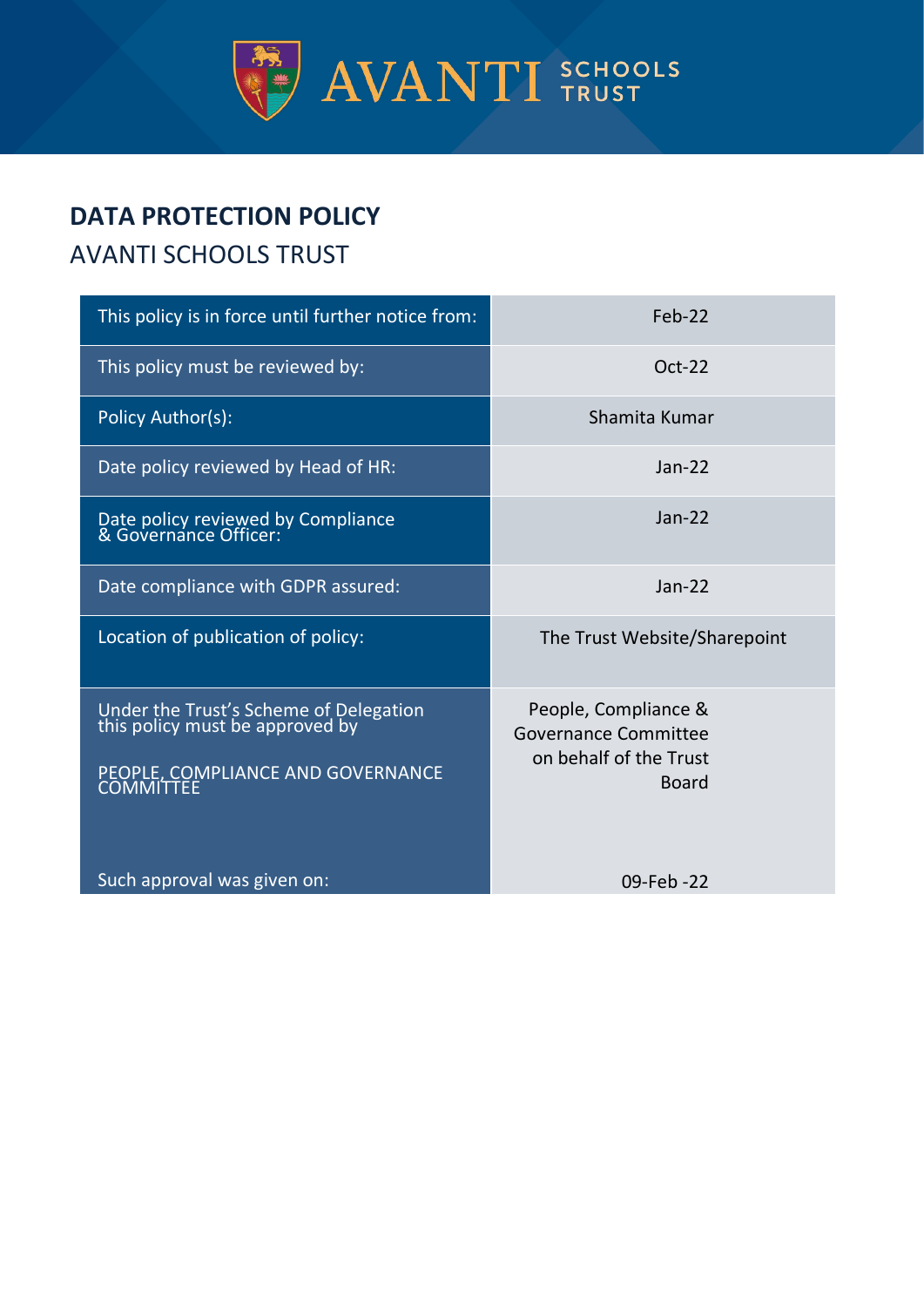#### **DATA PROTECTION POLICY**

#### **1. POLICY STATEMENT**

- 1.1. This is the Data Protection Policy of Avanti Schools Trust (AST) (and all AST Schools).
- 1.2. We are committed to processing Personal Information fairly and lawfully in accordance with the UK General Data Protection Regulation (the retained EU law version of the General Data Protection Regulation (EU) 2016/679) ("GDPR"), the Data Protection Act 2018 ("the DPA") and other related legislation which protects Personal Information.
- 1.3. As a Multi-Academy Schools Trust, it is necessary for us to process Personal Information about our staff, pupils, parent(s) / guardian(s) and other individuals who we may come into contact with. In doing so, we recognise that the correct and lawful treatment of Personal Information is critical to maintaining the confidence of those connected with our School.
- 1.4. This Policy has been updated to reflect our ongoing commitment to promoting a strong culture of data protection compliance in accordance with the law.

# 2. **ABOUT THIS POLICY**

- 2.1. This Policy, and any other documents referred to in it, sets out our approach to ensuring that we comply with data protection laws. It is critical that staff and trustees understand their responsibilities to handle Personal Information in accordance with the law and support the School in meeting its aim of maintaining a strong data protection culture.
- 2.2. This Policy does not form part of any employees contract of employment and may be amended at any time.
- 2.3. This Policy has been approved by the Board of Trustees.

# 3. **DEFINITION OF DATA PROTECTION TERMS**

We have set out below some of the terms used in this policy along with a brief explanation about what they mean.

3.1. **Data Subjects** means an identified or identifiable natural person. For example, we process personal information about parents, staff members and pupils each of whom is a data subject.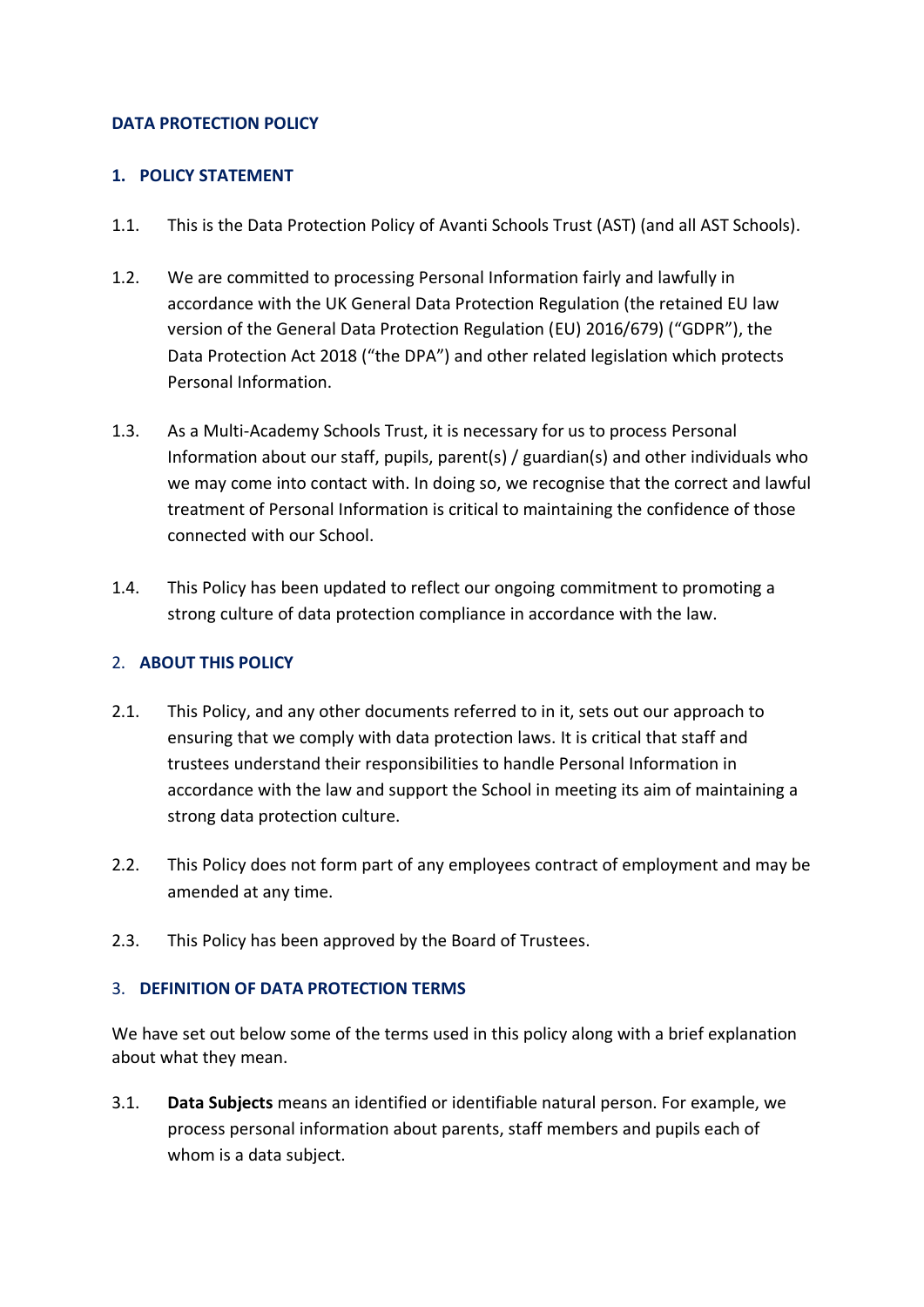- 3.2. **Personal Information** means any information about a data subject. Examples of personal information could include information about a pupil's attendance, medical conditions, Special Educational Needs requirements or photographs.
- 3.3. **Privacy Notices** are documents provided to data subjects which explain, in simple language, what information we collect about them, why we collect it and why it is lawful to do so. They also provide other important information which we are required to provide under data protection laws.
- 3.4. **Data Controllers** determine the purpose and means of processing personal information. They are responsible for establishing practices and policies in line with the GDPR. The School is a Data Controller.
- 3.5. **Data Users** are those of our staff members whose work involves processing personal information. Data users must protect the data they handle in accordance with this Policy and any applicable data security procedures at all times.
- 3.6. **Processing** means when personal information is used in a particular way. For example, we may need to collect, record, organise, structure, store, adapt or delete personal information. When we do this, we will be Processing.
- 3.7. **Special Category of Personal Information** means data revealing racial or ethnic origin, political opinions, religious or philosophical beliefs, or trade union membership, genetic data, biometric data, health data, data concerning a data subject's sex life or sexual orientation. These types of personal information are regarded as being more 'sensitive' and the law requires increased safeguards to be in place if we are to process this type of data.

# 4. **DATA PROTECTION PRINCIPLES**

- 4.1. When we Process Personal Information, we will do so in accordance with the 'data protection principles'. In this regard, we will ensure that Personal Information is:-
	- (a) Processed lawfully, fairly and in a transparent manner **(Lawfulness, Fairness and Transparency**).
	- (b) Collected only for specified, explicit and legitimate purposes (**Purpose Limitation**).
	- (c) Adequate, relevant and limited to what is necessary in relation to the purposes for which it is Processed (**Data Minimisation**).
	- (d) Accurate and where necessary kept up to date (**Accuracy**).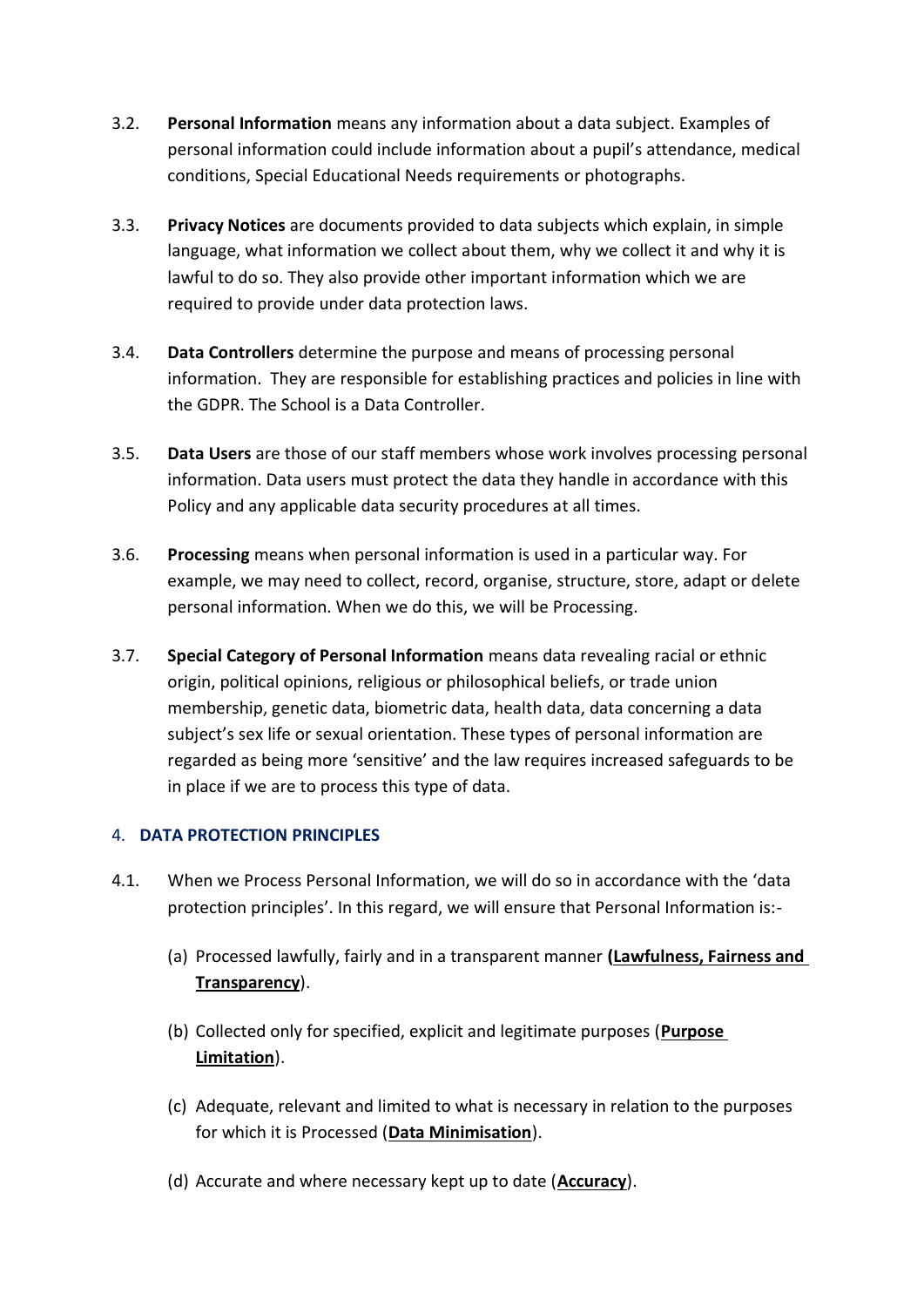- (e) Not kept in a form which permits identification of Data Subjects for longer than is necessary for the purposes for which the data is Processed (**Storage Limitation**).
- (f) Processed in a manner that ensures its security using appropriate technical and organisational measures to protect against unauthorised or unlawful Processing and against accidental loss, destruction or damage (**Security, Integrity and Confidentiality**).
- 4.2. We recognise that not only must we comply with the data protection principles, we must also demonstrate our compliance with these principles (**Accountability**).

# 5. **DATA PROTECTION OFFICER**

- 5.1. The GDPR requires certain organisations, including schools, to appoint a 'Data Protection Officer' ("DPO"). The DPO must have expert knowledge in data protection law and practices. Our appointed DPO who fulfils these requirements is HY Education, who can be contacted by telephone on 0161 543 8884 or email at [DPO@wearehy.com](mailto:DPO@wearehy.com)
- 5.2. The DPO will carry out a number of important tasks which will include:-
	- (a) monitoring compliance with data protection laws and our data protection polices, including managing internal data protection activities; raising awareness of data protection issues, training staff and conducting internal audits.
	- (b) advising on, and monitoring, data protection impact assessments.
	- (c) cooperating and being the first point of contact with the Information Commissioner's Office, members of staff, parents and pupils.
- 5.3. The DPO will be independent of the School to avoid any conflict of interest.
- 5.4. The DPO will report to the highest level of management in the School which is to include the Headteacher and the Board of Trustees.

# 6. **LAWFULNESS, FAIRNESS, TRANSPARENCY**

# **Lawful Processing**

<span id="page-3-0"></span>6.1. Personal Information must be Processed lawfully. Under data protection laws, there are a number of grounds which make it lawful to Process Personal Information. We will only Process Personal Information if one or more of the following apply:-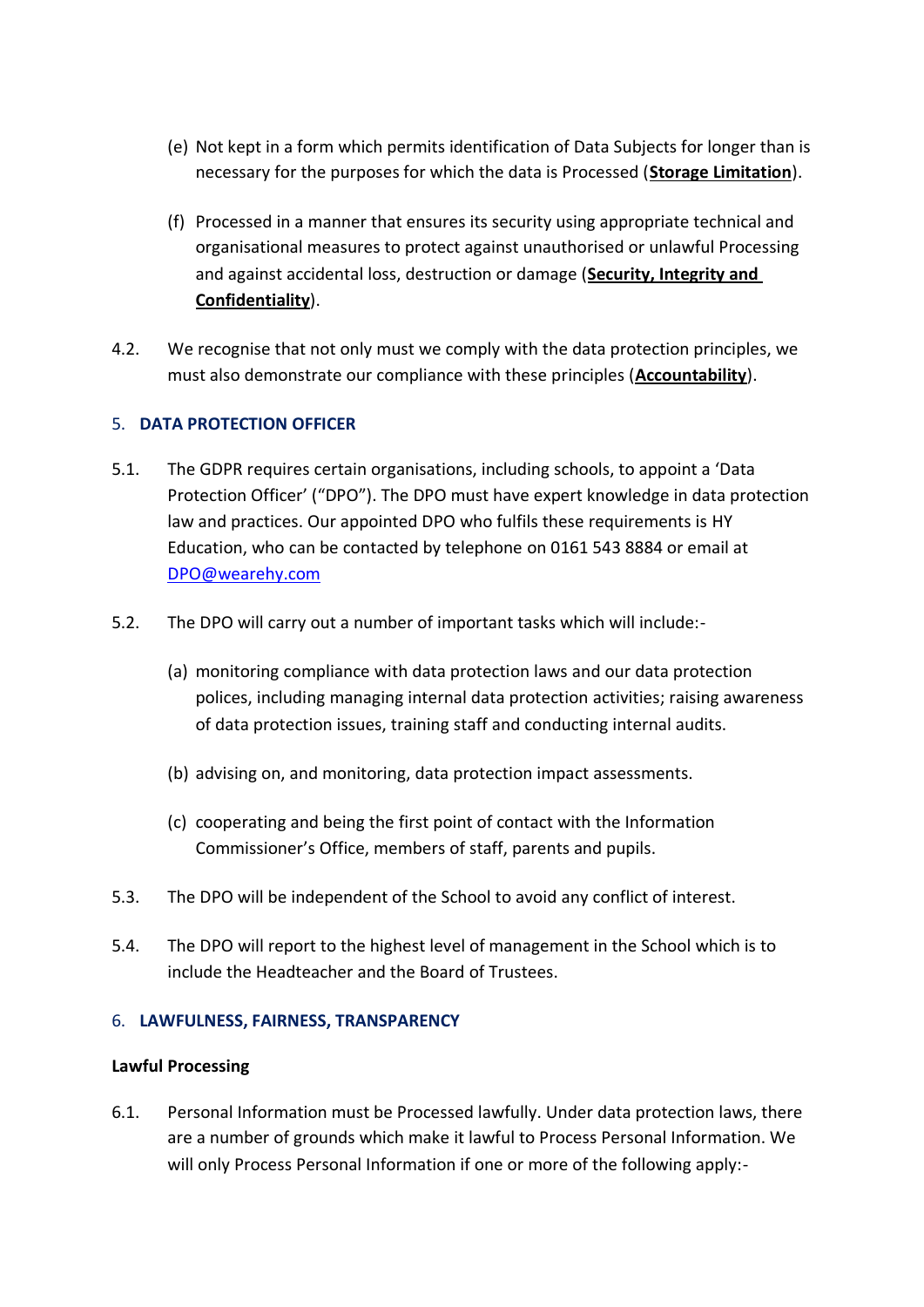- (a) the Data Subject has given his or her **consent**.
- (b) the Processing is necessary for the **performance of a contract** with the Data Subject.
- (c) the Processing is necessary to meet our **legal obligations**.
- (d) the Processing is necessary to protect the Data Subject's **vital interests**.
- (e) the processing is necessary for the performance of a task carried out in the public interest or in the exercise of official authority (often referred to as **Public Task**).
- 6.2. We recognise that some categories of Personal Information are more sensitive and further conditions must be satisfied if we are to Process this information (Special category and criminal conviction data). Where we Process these categories of Personal Information, we will ensure that we do so in accordance with the additional conditions for Processing set out under the GDPR and the DPA.

#### **Consent**

- 6.3. Where it is necessary for us to obtain your consent to process Personal Information, we will ensure that we do so in accordance with data protection laws.
- 6.4. Generally, we will only obtain consent where there is not another lawful ground (see [6.1\)](#page-3-0) for Processing. Some examples as to when we will obtain your consent is if we want to place a photograph of a pupil in the newspaper, on social media or in other publications to celebrate their achievements.
- 6.5. We recognise that under data protection laws, there are stricter rules as to how consent is obtained. We will ensure that when we obtain consent, we will:-
	- (a) take steps to ensure that we make it clear to Data Subjects what they are being asked to consent to.
	- (b) ensure that the Data Subject, either by a statement or positive action, gives their consent. We will never assume that consent has been given simply because a Data Subject has not responded to a request for consent.
	- (c) never use pre-ticked boxes as a means of obtaining consent.
	- (d) ensure that a Data Subject is informed that they can withdraw their consent at any time and the means of doing so.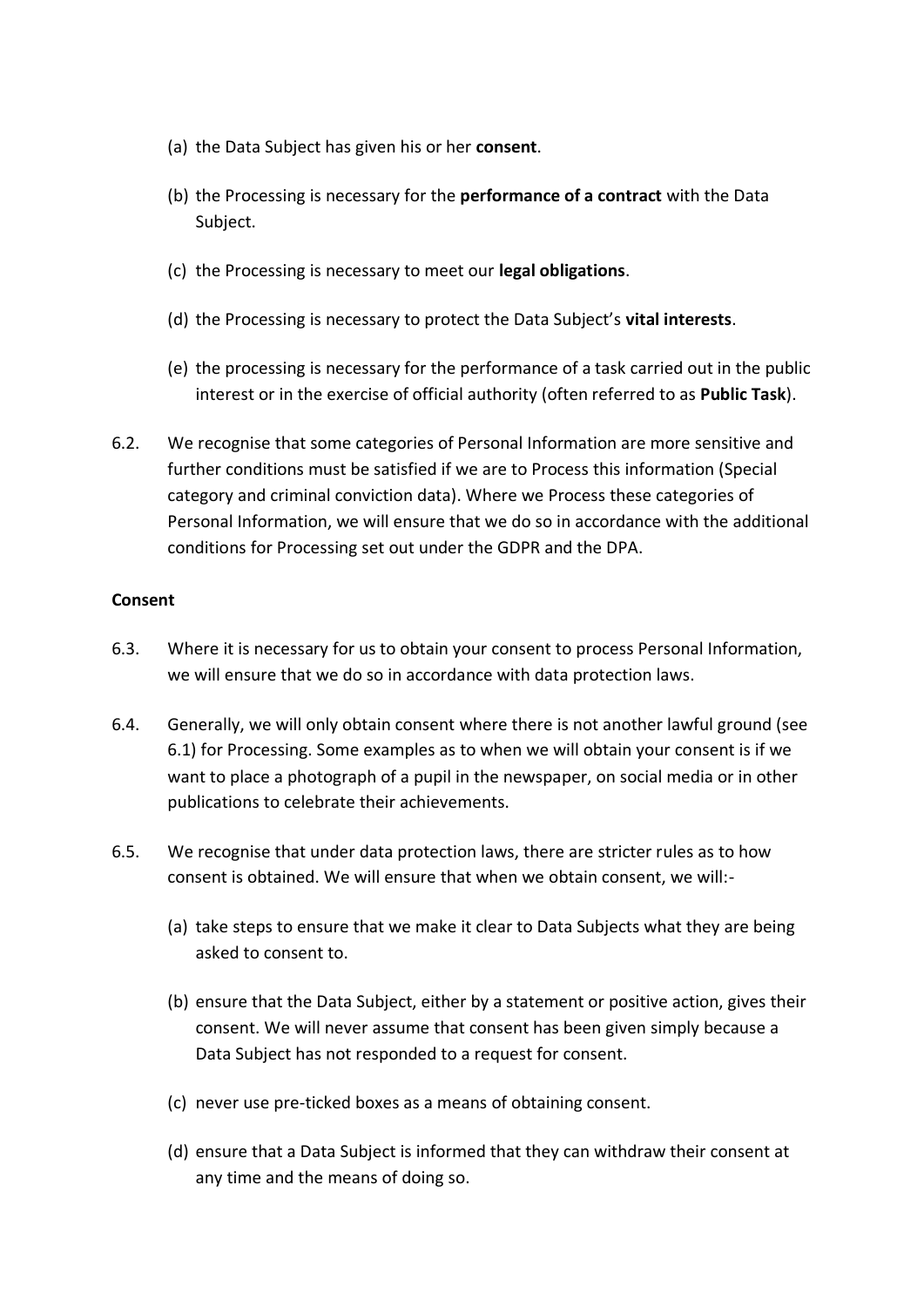(e) keep appropriate records evidencing the consents we hold.

# **Transparency**

6.6. We are required to provide information to Data Subjects which sets out how we use their Personal Information as well as other information required by law. We will provide this information by issuing Privacy Notices which will be concise, transparent, intelligible, easily accessible, and in clear, plain language.

#### 7. **PROCESSING FOR LIMITED PURPOSES**

We will only collect and Process Personal Information for specified, explicit and legitimate reasons. We will not further Process Personal Information unless the reason for doing so is compatible with the purpose or purposes for which it was originally collected.

#### 8. **ADEQUATE, RELEVANT AND LIMITED PROCESSING**

We will only collect Personal Information to the extent that it is necessary for the specific purpose notified to the Data Subject.

#### 9. **ACCURATE DATA**

- 9.1. We will ensure that Personal Information we hold is accurate and kept up to date.
- 9.2. We will take all reasonable steps to ensure that Personal Information that is inacurate is either erased or rectified without delay.
- 9.3. In supporting the Trustl to maintain accurate records, staff, parents and other individuals whose Personal Information we may Process are responsible for:-
	- (a) Checking that any information that they provide to the School is accurate and up to date; and
	- (b) Informing the School of any changes to information that they have provided.

# 10. **RETENTION**

- 10.1. We will not keep Personal Information for longer than is necessary for the purpose or purposes for which they were collected. We will take all reasonable steps to destroy and erase from our systems, all data which is no longer required.
- 10.2. We will maintain a records retention schedule which will assist the School to destroy Personal Information once it is no longer necessary and in a safe and secure manner.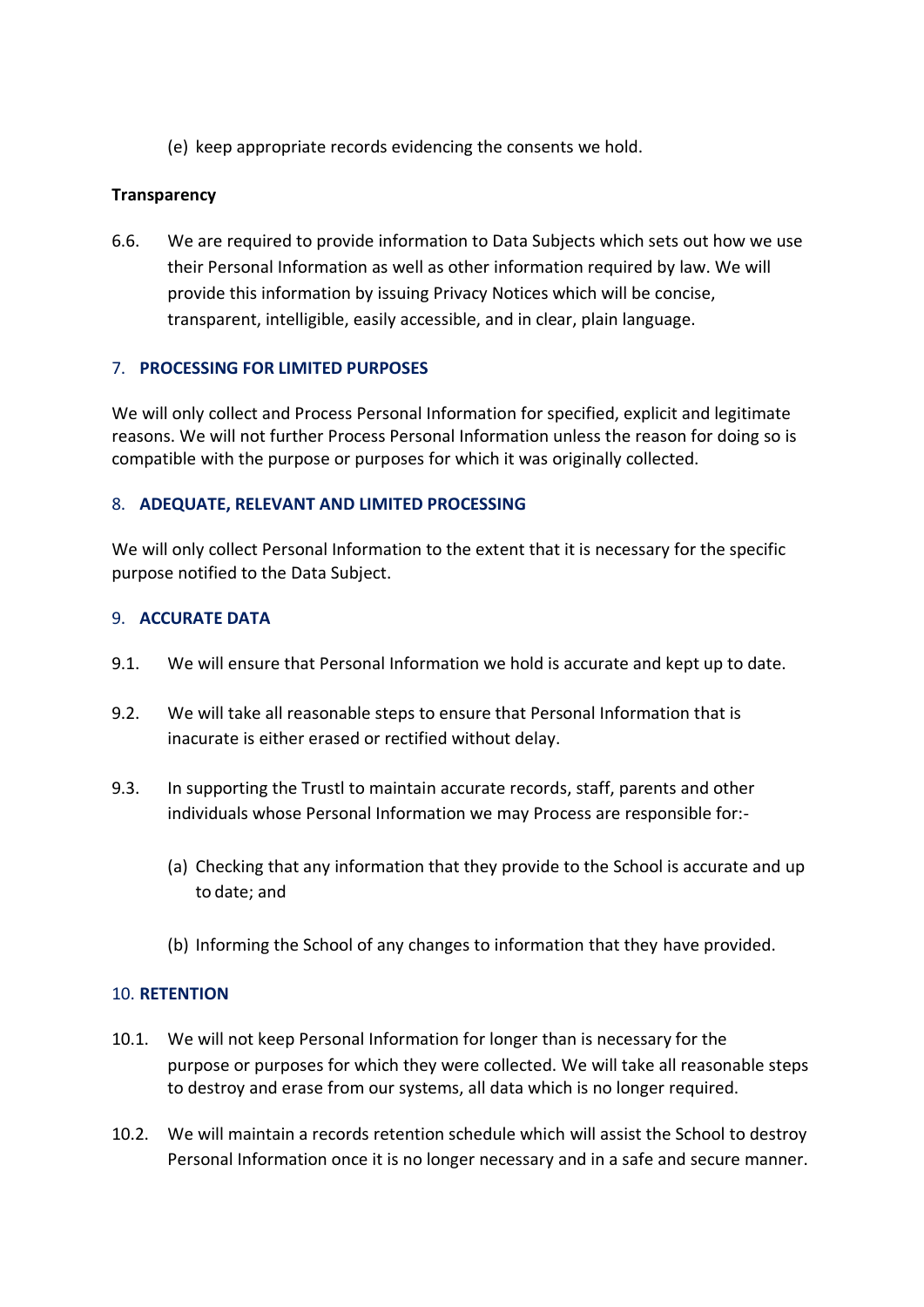#### 11. **INDIVIDUAL RIGHTS**

- 11.1. We will Process all Personal Information in line with a Data Subject's rights, in particular, their right to:
	- (a) Request **access** to any data held about them by the School.
	- (b) **Rectification** of inaccurate information.
	- (c) **Erasure** of Personal Information.
	- (d) **Restrict** the Processing of Personal Information.
	- (e) **Object** to the Processing of Personal Information.
	- (f) To receive Personal Information in a commonly used format (known as **data portability**) and have this transferred to another controller without hindrance.
- 11.2. We will maintain a clear procedure detailing how such requests will be handled.

#### 12. **DATA SECURITY**

- 12.1. We will implement appropriate technical and organisational measures to guard against unauthorised or unlawful Processing, and against accidental loss, destruction or damage.
- 12.2. We will develop, implement and maintain safeguards appropriate to our size, scope, our available resources and the level of risk identified.

# 13. **PRIVACY BY DESIGN AND DATA PROTECTION IMPACT ASSESSMENTS**

- 13.1. We will integrate privacy by design measures when Processing Personal Information by implementing appropriate technical and organisational measures in an effective manner, to ensure compliance with data privacy principles.
- 13.2. We will utilise Data Protection Impact Assessments ("DPIAs") which will be used when introducing new technologies or the Processing is likely to result in a high risk to the rights and freedoms of Data Subjects.

#### 14. **ACCOUNTABILITY**

14.1. As a Data Controller, we are responsible for, and must be able to demonstrate, compliance with the data protection principles. Examples of how we will demonstrate compliance include (but are not limited to):-